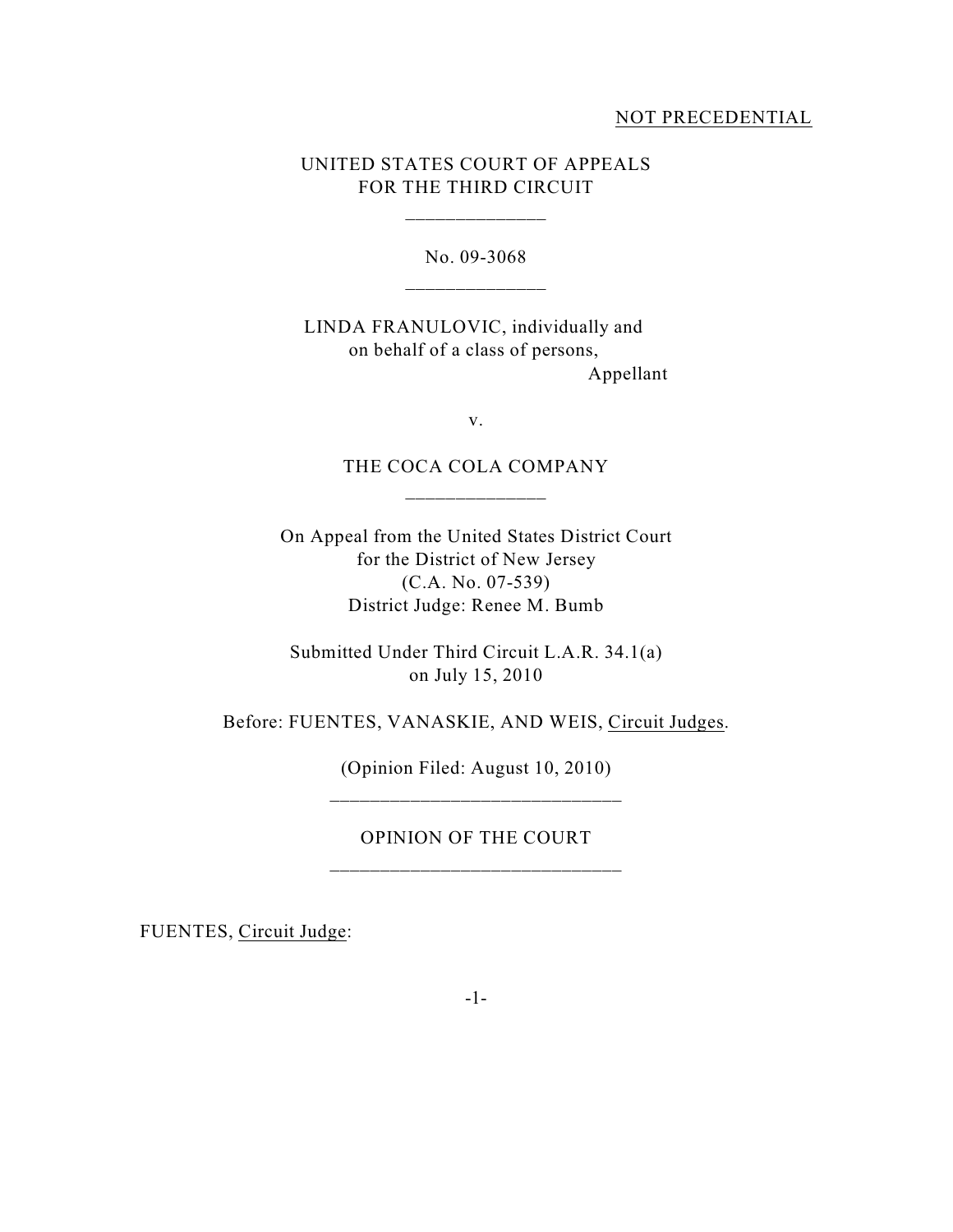Linda Franulovic ("Franulovic") appeals from the District Court's grant of summary judgment for the Coca Cola Company ("Coca Cola") on her claim charging Coca Cola with violating the New Jersey Consumer Fraud Act, N.J.S.A. 56:8-1 *et seq*. For the following reasons, we affirm the District Court's judgment.

I.

Because we write primarily for the parties, we only discuss the facts and proceedings to the extent necessary for resolution of this case. The Center for Science in the Public Interest ("CSPI") filed suit in February 2007, asserting that Coca Cola engaged in fraudulent and deceptive marketing of Enviga, a green tea soft drink. Coca Cola advertised Enviga as a calorie-burning drink based on the results of a short-term scientific study funded by its corporate partners. Challenging the validity of the study, CSPI sought declaratory and injunctive relief to prevent Coca Cola from marketing Enviga as the "calorie burner."

In a second amended complaint, Franulovic replaced CSPI as the named plaintiff, suing on behalf of herself and in a representative capacity. In the complaint, she challenged the veracity of Coca Cola's advertisements claiming that drinking three cans per day would lead to weight loss. The District Court dismissed the claim for failure to plead an ascertainable injury, but granted Franulovic leave to file an amended complaint and conduct limited discovery

-2-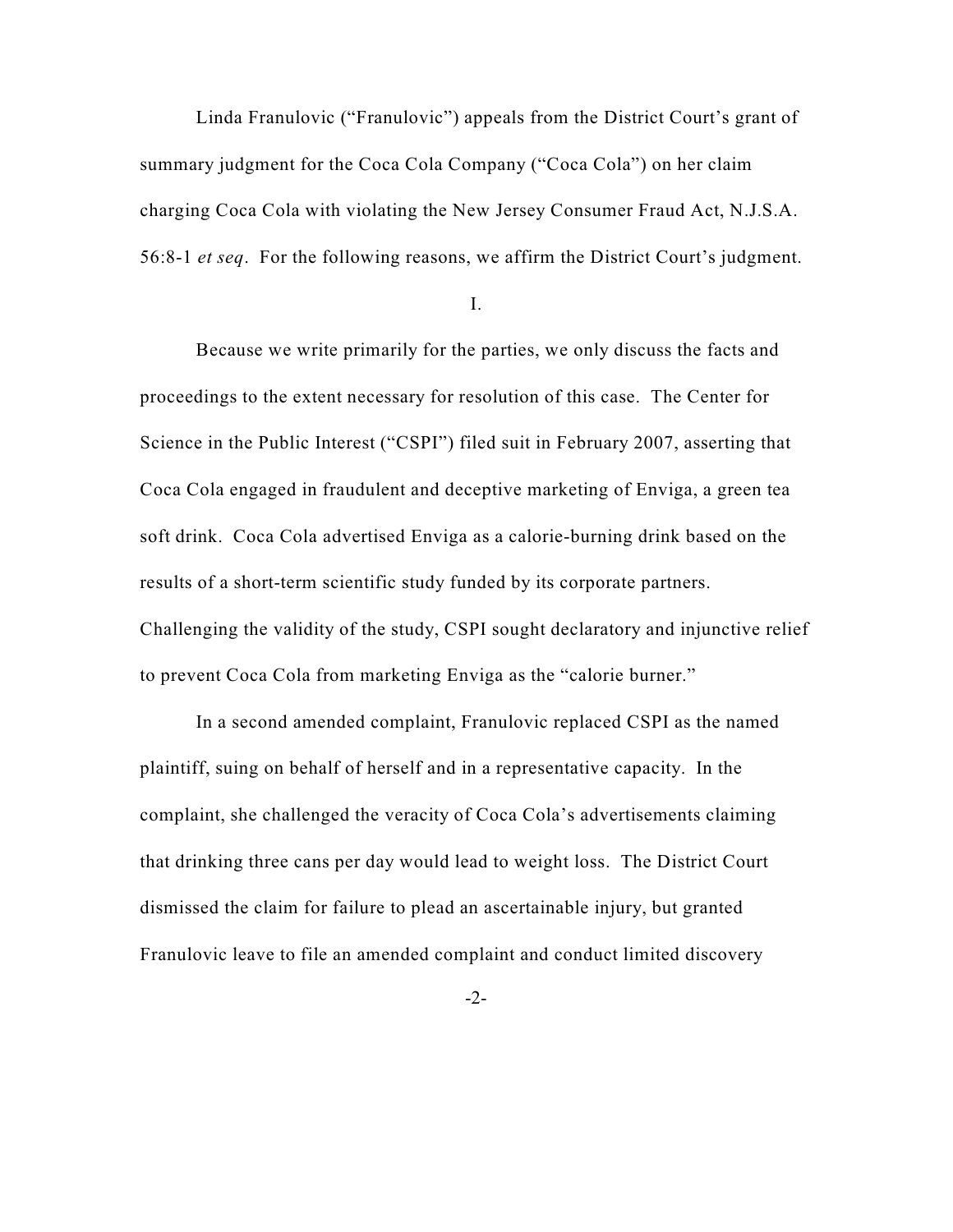relating to class certification. Franulovic moved for Fed. R. Civ. P. 23(b)(2) class certification and, thereafter, filed a third amended complaint in which she asserted that she did not lose weight while drinking Enviga.

Coca Cola moved for summary judgment and Franulovic filed a Rule 56(f) affidavit seeking a continuance, which the court denied. The Court then granted summary judgment in Coca Cola's favor, finding that a reasonable jury could determine neither that Franulovic failed to lose weight, nor that the failure to do so was caused by drinking Enviga. The court relied on Franulovic's deposition testimony, wherein she admitted that she failed to monitor her weight or caloric intake while drinking Enviga. Indeed, she testified that the only indication of weight gain was tighter fitting pants. The District Court held that this factual record, combined with Franulovic's testimony, was insufficient to defeat Coca Cola's summary judgment motion.

Franulovic moved for leave to file a fourth amended complaint, which, among other claims, asserted that Coca Cola advertised Enviga as a calorie burning drink without prior substantiation. The court ruled that the proposed complaint did not state a claim because (1) the complaint did not allege that Franulovic failed to lose calories, and (2) it did not address whether Coca Cola lacked evidence proving that Enviga would burn calories. In a motion for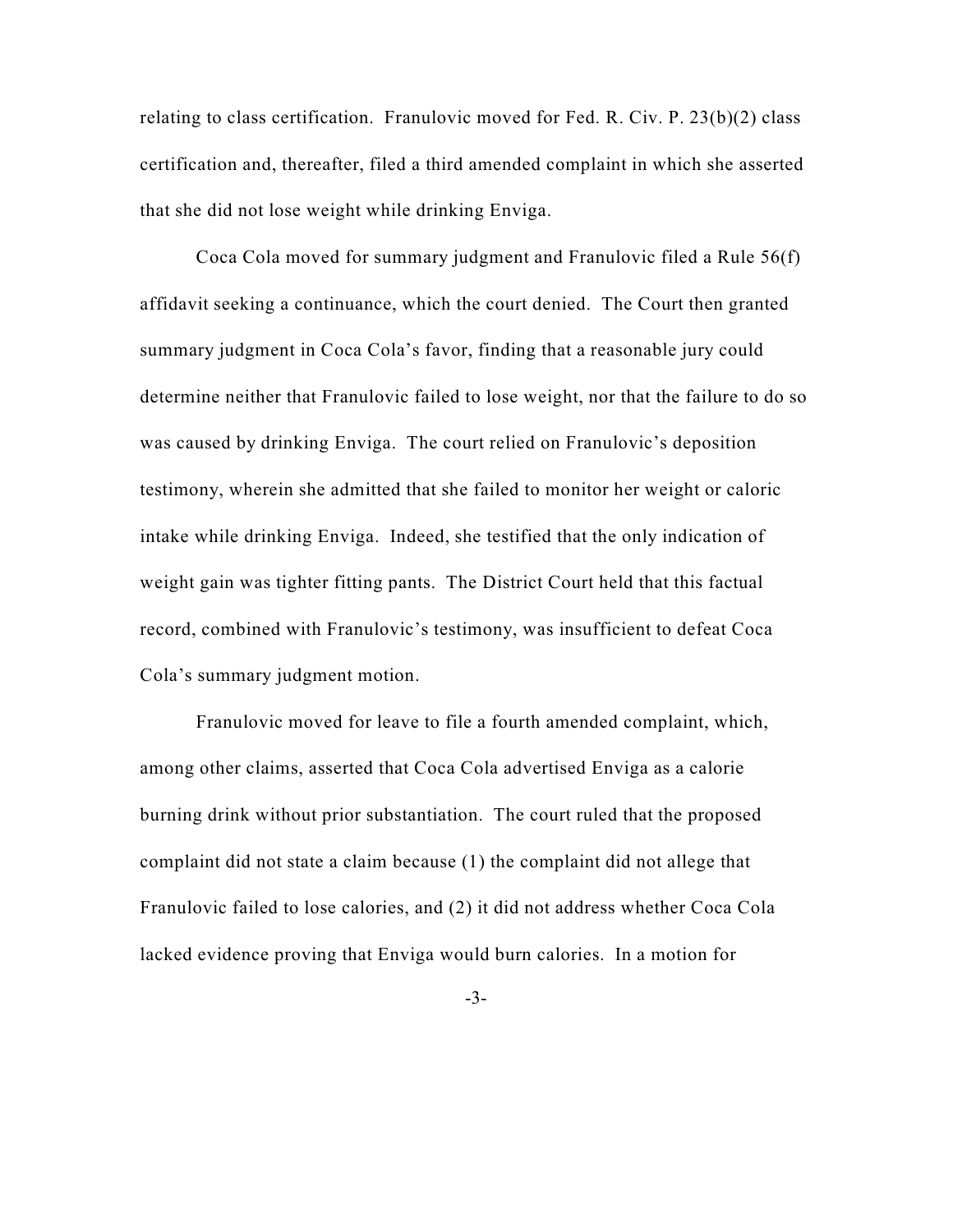reconsideration Franulovic asserted that she did not need to address these issues because she pled a prior substantiation claim. The District Court held that the New Jersey Consumer Fraud Act does not recognize this theory of liability, and, therefore, denied her leave to file an amended complaint because of futility. It did, however, permit her to further amend the complaint in light of the court's determination. Franuloivc instead filed a notice of appeal.

## II.

Franulovic contends that the District Court erred in (1) granting summary judgment for Coca Cola; (2) denying her motion to file a fourth amended complaint; and (3) denying her Rule 56(f) motion.

## **A. Summary Judgment**

We consider a district court's grant of summary judgment under a plenary standard of review. *Monroe v. Beard*, 536 F.3d 198, 206 (3d Cir. 2008). To prevail on her CFA claim, Franulovic must show (1) unlawful conduct by Coca Cola; (2) an ascertainable injury; and (3) a causal relationship between Coca Cola's unlawful conduct and her ascertainable injury. *See N.J. Citizen Action v. Schering-Plough Corp.*, 842 A.2d 174, 176 (N.J. Super. Ct. App. Div. 2003) (referring to N.J.S.A. § 56:8-19).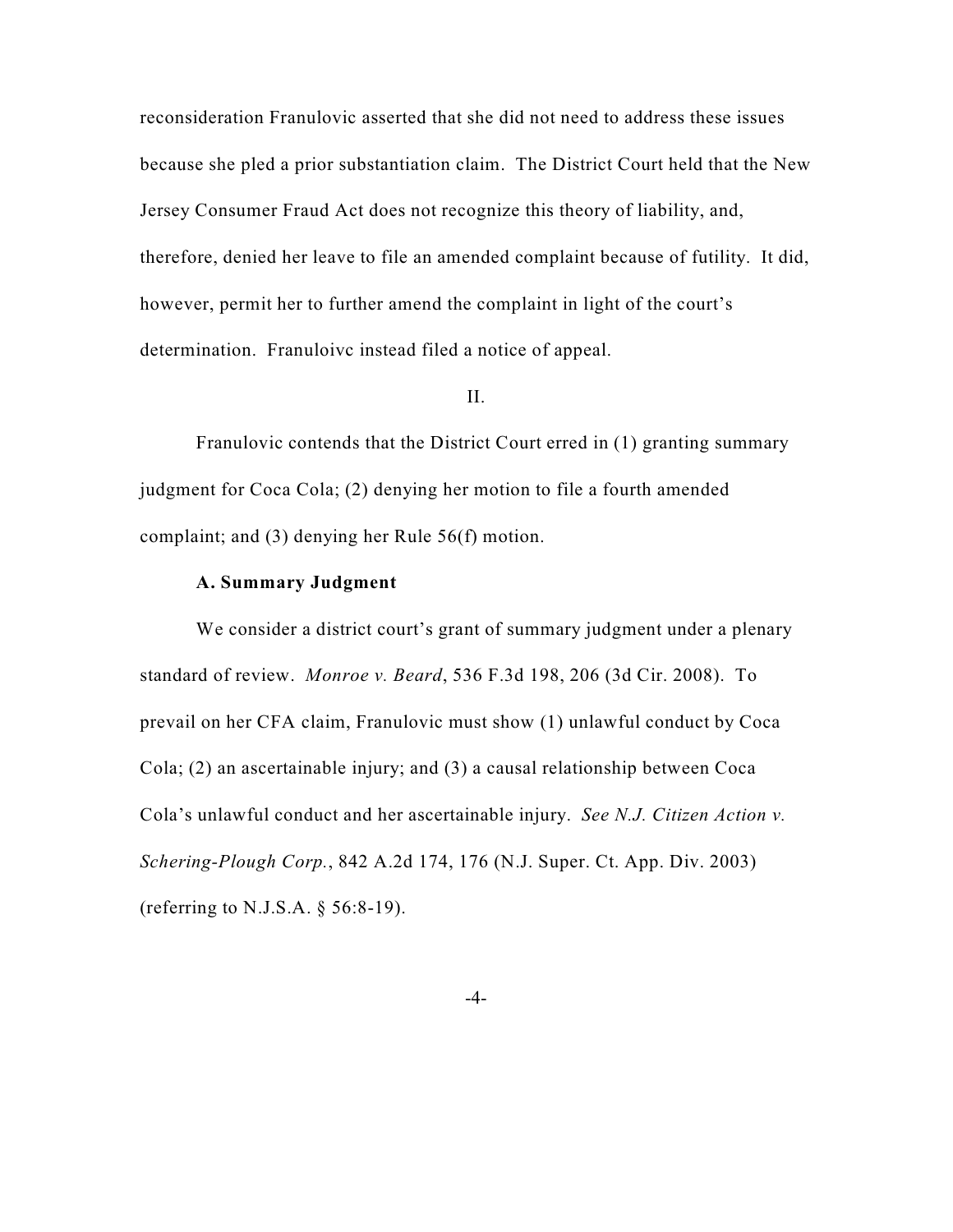The District Court correctly ruled that Franulovic did not set forth sufficient evidence to show that she suffered an ascertainable loss. Although Franulovic argues that she gained weight as a result of drinking Enviga, she did not monitor her weight before she began the Enviga program and never kept track of how many calories she consumed or how much she weighed during the relevant time period. Her only supporting evidence was testimony that her pants felt tighter. This "purely subjective impression without any factual support amounts to nothing of legal significance and is insufficient to defeat a motion for summary judgment."  *Carlson v. Arnot-Ogden Memorial Hosp.*, 918 F.2d 411, 416 (3d Cir. 1990). Franulovic's failure to monitor her weight and caloric intake also makes it impossible to prove with any legal certainty that any weight gain was the result of drinking Enviga. Accordingly, she cannot show that Coca Cola caused her any ascertainable loss.

Because Franulovic cannot show a disputed material fact relating to loss or causation, the District Court's grant of summary judgment in Coca Cola's favor was proper.

### **B. Prior Substantiation**

In her motion for leave to file a fourth amended complaint, Franulovic claimed that Coca Cola was required to adequately substantiate its advertising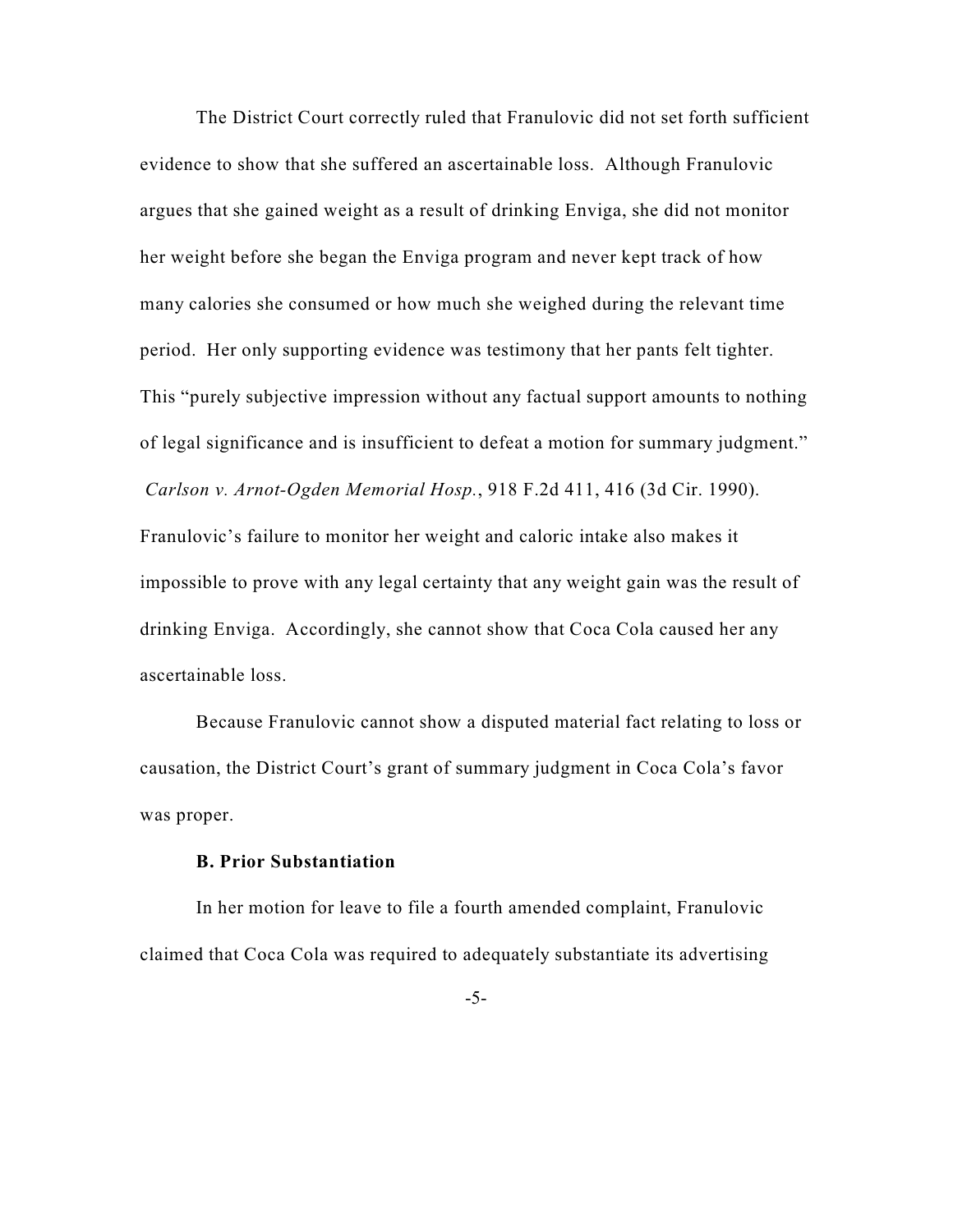claims prior to marketing Enviga. Franulovic assigns error to the District Court's determination that the CFA does not recognize a prior substantiation claim.

 A court's decision to deny a party's motion to amend a complaint is reviewed under an abuse of discretion standard. *Foraker v. Chaffinch*, 501 F.3d 231, 243 (3d Cir. 2007). A district court abuses its discretion when the decision is based on an "errant conclusion of law." *Int'l Union, UAW v. Mack Trucks, Inc.*, 820 F.2d 91, 95 (3d Cir. 1987). No New Jersey or Third Circuit decision has applied the prior substantiation theory to the New Jersey Consumer Fraud Act, and we, therefore, decline to do so here. Because the District Court correctly held that a New Jersey Consumer Fraud Act claim cannot be premised on a prior substantiation theory of liability, it did not abuse its discretion when it denied Franulovic's leave to file a fourth amended complaint.

#### **C. Discovery**

Finally, the District Court did not err when it denied Franulovic's Rule 56(f) motion. We review a court's decision to preclude further discovery in response to a summary judgment motion under an abuse of discretion standard. *Brumfield v. Sanders*, 232 F.3d 376, 280 (3d Cir. 2000). Franulovic argues that she should have been permitted to obtain discovery pertaining to the reasonableness of measuring weight loss by the snugness of one's pants,